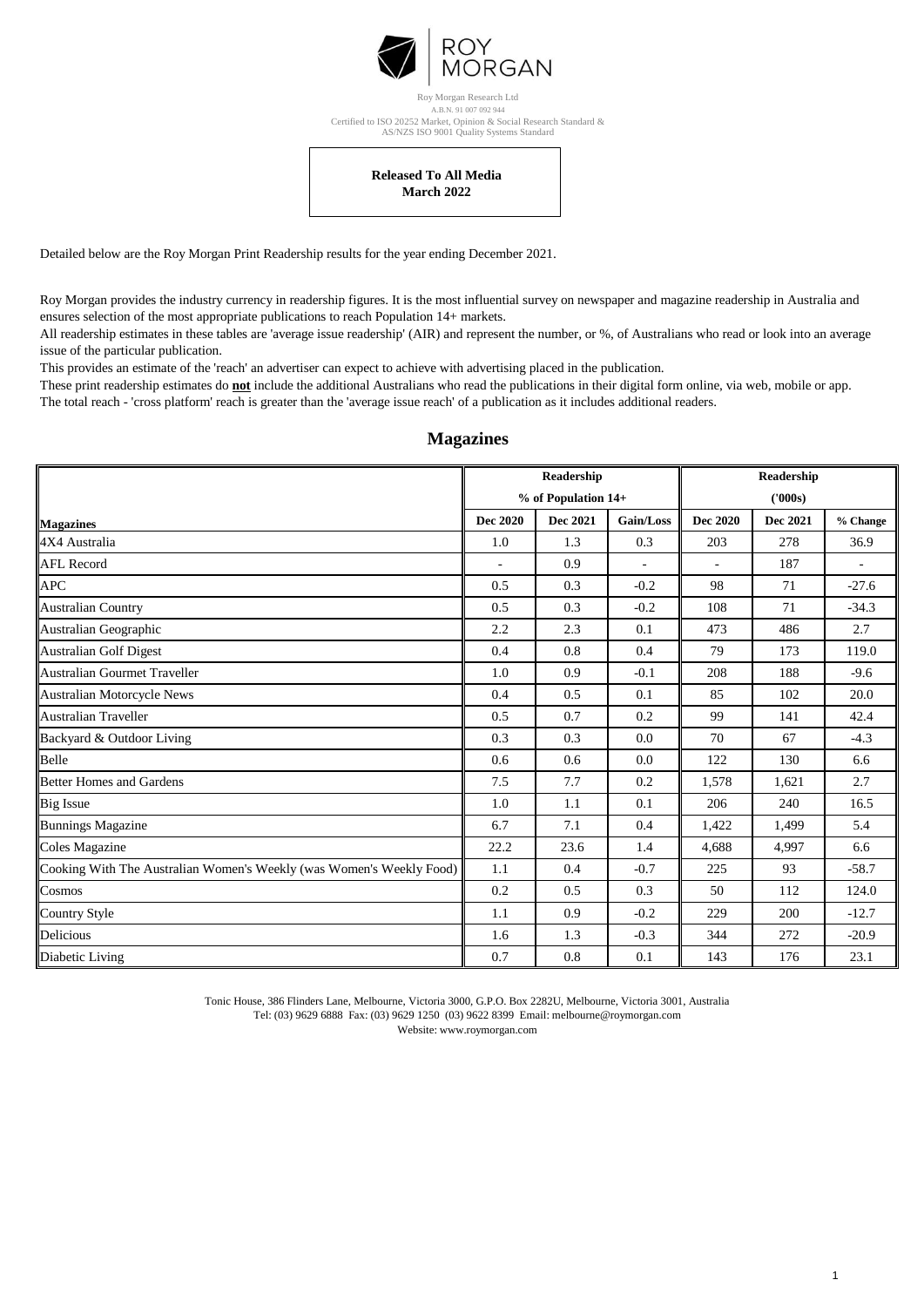## **Magazines (continued)**

|                               | Readership<br>% of Population 14+ |          |           | Readership |          |             |
|-------------------------------|-----------------------------------|----------|-----------|------------|----------|-------------|
|                               |                                   |          |           | (000s)     |          |             |
| <b>Magazines</b>              | Dec 2020                          | Dec 2021 | Gain/Loss | Dec 2020   | Dec 2021 | $\%$ Change |
| Dirt Action                   | 0.1                               | 0.2      | 0.1       | 16         | 44       | 175.0       |
| Eat Well                      | 0.1                               | 0.7      | 0.6       | 24         | 140      | 483.3       |
| English Woman's Weekly        | 0.5                               | 0.4      | $-0.1$    | 112        | 85       | $-24.1$     |
| <b>Escape Magazine</b>        | $\overline{\phantom{a}}$          | 1.0      | ÷,        | ÷,         | 214      |             |
| <b>Family Circle</b>          | 0.7                               | 0.3      | $-0.4$    | 141        | 71       | $-49.6$     |
| <b>Fishing World</b>          | 0.7                               | 0.8      | 0.1       | 145        | 166      | 14.5        |
| <b>Foxtel Magazine</b>        | 1.0                               | 1.5      | 0.5       | 212        | 318      | 50.0        |
| Frankie                       | 1.2                               | 1.1      | $-0.1$    | 253        | 238      | $-5.9$      |
| <b>Fresh Ideas</b>            | 19.9                              | 22.0     | 2.1       | 4,193      | 4,643    | 10.7        |
| Fresh Water Fishing Aust.     | 0.4                               | 0.4      | 0.0       | 83         | 88       | 6.0         |
| <b>Gardening Australia</b>    | 2.2                               | 2.2      | 0.0       | 454        | 468      | 3.1         |
| <b>Golf Australia</b>         | 0.4                               | 0.8      | 0.4       | 75         | 171      | 128.0       |
| Gourmet Traveller Wine        | 0.3                               | 0.4      | 0.1       | 69         | 80       | 15.9        |
| Grand Designs Australia       | 0.6                               | 0.7      | 0.1       | 130        | 146      | 12.3        |
| Halliday (was Wine Companion) | 0.1                               | 0.2      | 0.1       | 26         | 37       | 42.3        |
| <b>Healthy Food Guide</b>     | 0.9                               | 1.0      | 0.1       | 181        | 205      | 13.3        |
| Home Beautiful                | 1.3                               | 1.7      | 0.4       | 268        | 349      | 30.2        |
| Home Design                   | 0.4                               | 0.5      | 0.1       | 92         | 106      | 15.2        |
| Homespun                      | 0.2                               | 0.3      | 0.1       | 37         | 56       | 51.4        |
| Horizons (WA)                 | 1.2                               | 1.4      | 0.2       | 244        | 289      | 18.4        |
| House & Garden                | 2.3                               | 3.0      | 0.7       | 487        | 632      | 29.8        |
| Inside Out                    | 0.4                               | 0.5      | 0.1       | 90         | 112      | 24.4        |
| Journeys (Tas)                | 0.1                               | 0.2      | 0.1       | 31         | 32       | 3.2         |
| <b>Just Cars</b>              | 0.7                               | 1.0      | 0.3       | 151        | 219      | 45.0        |
| Kitchens & Bathrooms          | 0.4                               | 0.4      | 0.0       | 80         | 84       | 5.0         |
| Marie Claire                  | 1.2                               | 1.2      | 0.0       | 247        | 243      | $-1.6$      |
| Men's Health                  | 0.8                               | 1.2      | 0.4       | 160        | 258      | 61.3        |
| MindFood                      | 0.5                               | 0.4      | $-0.1$    | 97         | 93       | $-4.1$      |
| Money Magazine                | 0.8                               | 0.9      | 0.1       | 172        | 201      | 16.9        |
| The Monthly                   | 0.6                               | 0.7      | 0.1       | 120        | 139      | 15.8        |
| Motor                         | 0.5                               | 0.6      | 0.1       | 104        | 137      | 31.7        |
| National Geographic           | 4.1                               | 4.3      | $0.2\,$   | 863        | 920      | 6.6         |
| New Idea                      | $3.0\,$                           | 2.7      | $-0.3$    | 630        | 580      | $-7.9$      |
| New Idea Food                 | 0.5                               | 0.4      | $-0.1$    | 97         | 74       | $-23.7$     |
| New Idea Retro                | 0.6                               | 0.6      | 0.0       | 133        | 118      | $-11.3$     |
| New Idea Royals Monthly       | 1.7                               | 1.3      | $-0.4$    | 367        | 271      | $-26.2$     |
| New Scientist                 | 0.9                               | 0.9      | $0.0\,$   | 199        | 188      | $-5.5$      |